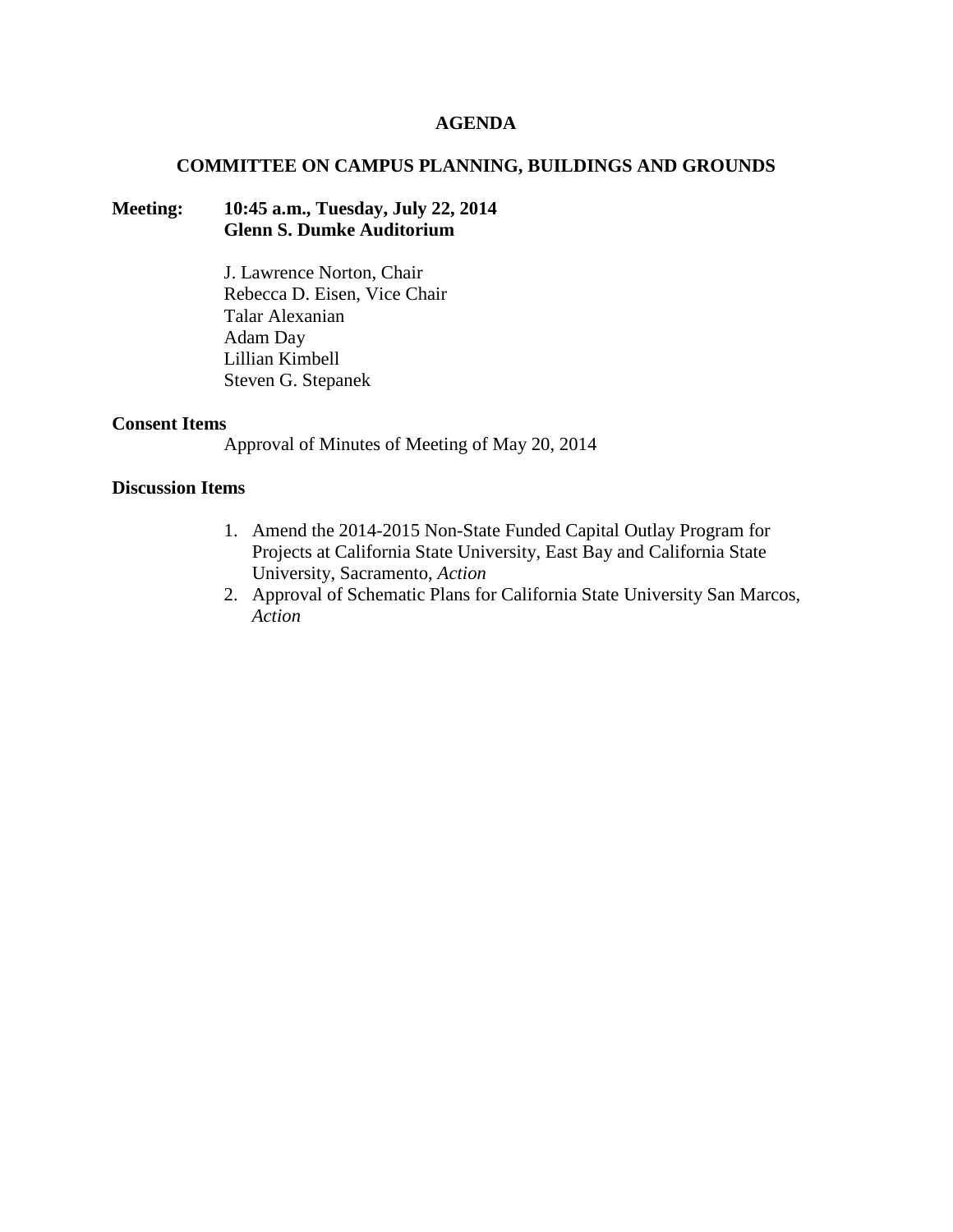## **MINUTES OF MEETING OF COMMITTEE ON CAMPUS PLANNING, BUILDINGS AND GROUNDS**

**Trustees of the California State University Office of the Chancellor Glenn S. Dumke Auditorium 401 Golden Shore Long Beach, California**

**May 20, 2014**

## **Members Present**

Rebecca D. Eisen, Chair J. Lawrence Norton, Vice Chair Edmund G. Brown, Jr., Governor Adam Day Lillian Kimbell Bob Linscheid, Chair of the Board Gavin Newsom, Lieutenant Governor Cipriano Vargas Timothy P. White, Chancellor

### **Approval of Minutes**

The minutes for the March 2014 meeting were approved as submitted.

#### **Amend the 2013-2014 Capital Outlay Program, Non-State Funded**

Assistant Vice Chancellor Elvyra F. San Juan presented agenda item 1 which proposes to amend the 2013-2014 non-state funded capital outlay program with three projects: Food Service at California State University, Northridge; Mangrum Track Field Lighting and Cell Tower at California State University San Marcos; and Wine Spectator Learning Center Renovation at Sonoma State University.

The committee recommended approval of the proposed resolution (RCPBG 05-14-06).

#### **Status Report on the 2014-2015 State Funded Capital Outlay Program**

Ms. San Juan reported on the progress of the state funded capital outlay program. The funding of \$6 million for equipment projects on three campuses and reappropriation of the California State Polytechnic University, Pomona Administration Replacement Building has not secured approval by both the senate and assembly but will be further considered by each house later this week.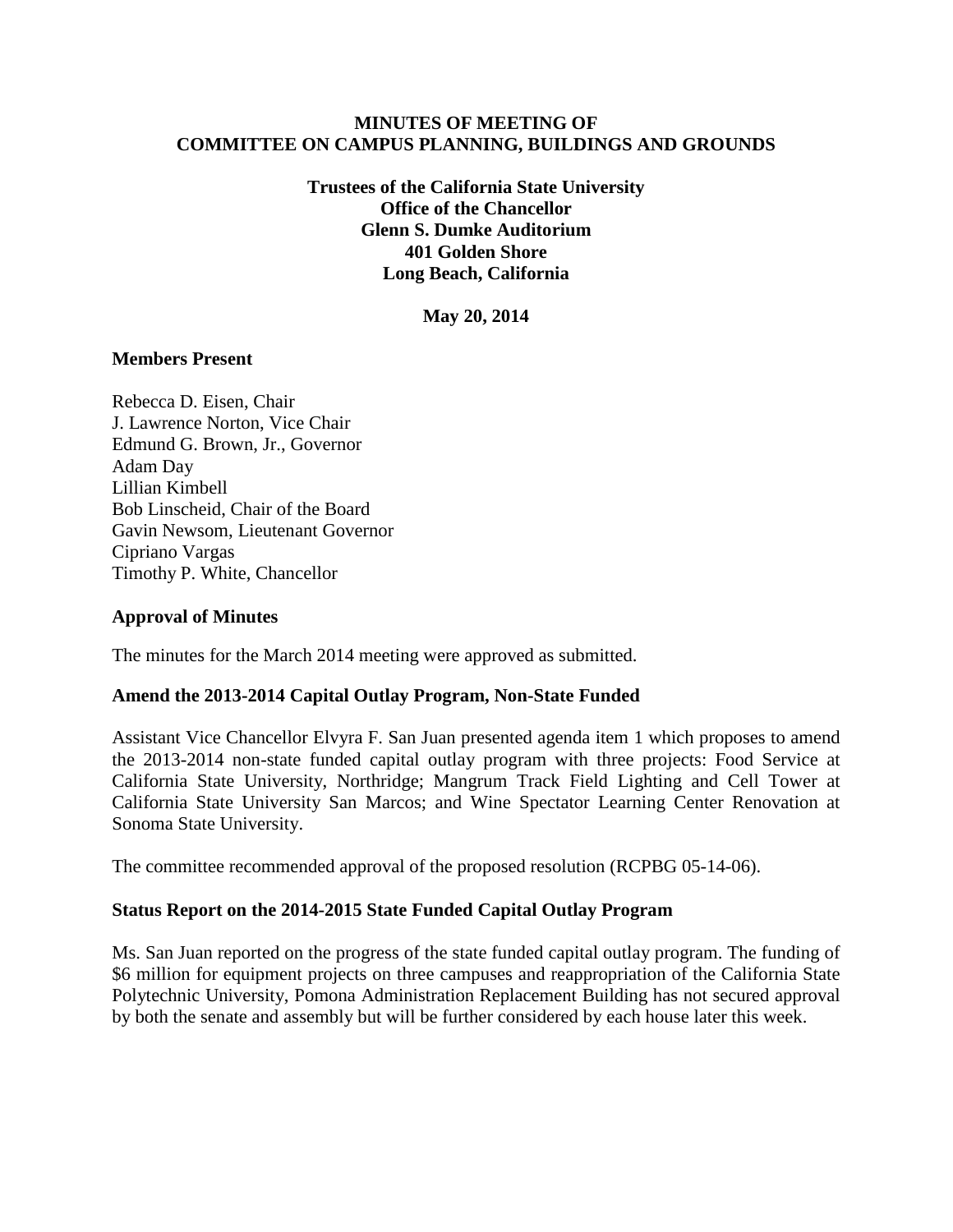# **Annual California Environmental Quality Act (CEQA) Report**

Ms. San Juan presented the report with the use of a PowerPoint presentation. She provided a brief overview of the California Environmental Quality Act (CEQA) in the context of campus planning and project considerations that come before the committee on Campus Planning, Buildings and Grounds for approval and further to serve as a foundation to the board on its roles and responsibilities with regards to CEQA compliance.

CEQA aims to inform decision-makers and the public regarding potential significant environmental impacts of projects. There are a number of areas of campus development that require the preparation of CEQA documents. Two of these are revisions to campus physical master plans and the approval of schematic designs for campus projects. There are a number of different types of actions for CEQA depending on the type of project and its impacts. Typically, campuses contract with a CEQA expert and traffic consultants to develop the appropriate CEQA documents. The documents articulate the analysis of potential impacts and appropriate mitigation measures based on the technical judgment of contracted CEQA experts, pursuant to CEQA.

Chancellor's Office initiatives were completed to assist campuses with assessing and addressing environmental impacts and comply with CEQA including: 1) updating the CSU CEQA Handbook, a guide to conducting environmental reviews of CSU projects; 2) hosting CEQA workshops to provide campuses with up-to-date information on emerging environmental topics; 3) establishing systemwide master enabling agreements for six CEQA consultants, thus streamlining the contracting process; 4) creating guidelines for traffic and transportation impact studies, a component of an EIR; and 5) developing a manual of best practices in the preparation of a transportation demand management manual.

Attachment A to the item lists the CEQA items approved by the board and by Ms. San Juan (under delegated authority) for the reporting period (fiscal year 2012-2013).

# **Approval of Schematic Plans**

Ms. San Juan, along with President Haynes, California State University San Marcos, presented the item. In light of the recent fires that began May 14 in San Diego County, Ms. San Juan asked President Haynes to provide a brief report on the fires that threatened the campus and resulted in the postponement of commencement ceremonies. President Haynes, with photographs as backdrop, reported on the impact and effects of the fire on California State University San Marcos. The campus was evacuated in an orderly fashion and the emergency operations center was opened that afternoon. Over nine fires erupted in North San Diego County over the next three days. With much gratitude to first-responders, multiple communities, and sister campuses (San Diego State, CSU Long Beach and Cal Maritime), no buildings or members of the university community were harmed in the fires.

With a PowerPoint presentation, President Haynes presented the item for approval of schematic plans for California State University San Marcos—Field House Expansion. The school has built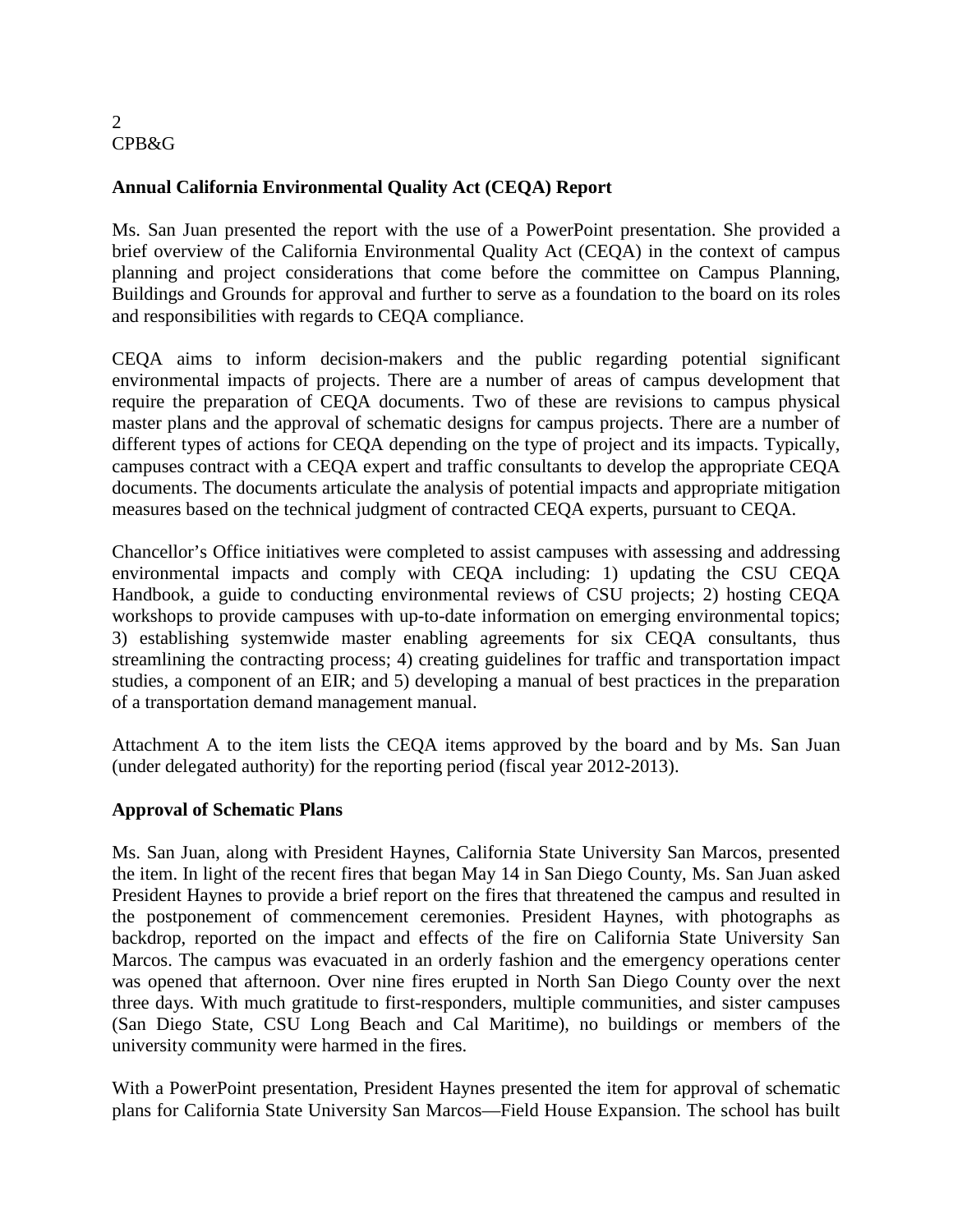a robust athletic program that provides opportunities for hundreds of student athletes, fosters student engagement and university pride, and opens another welcoming door to the community. The Field House Expansion will bring athletic facilities up to NCAA Division II standards, providing a home court for the men's and women's basketball and women's volleyball teams who currently play off-campus at local school sites. This project will allow student athletes to play local and regional universities during regular season, reducing their time on the road and away from their studies, and provide greater opportunities for spectator following and support. The multipurpose athletic center will provide expanded opportunities for fitness, recreation and other important co-curricular activities for all students.

Ms. San Juan identified sustainable design features including the use of natural ventilation, energy efficient LED lighting and the use of indirect natural daylighting. The campus completed a Mitigated Negative Declaration to comply with the California Environmental Quality Act (CEQA) and there are no significant impacts.

The committee recommended approval of the proposed resolution (RCPBG 05-14-07).

## **Approval of the Campus Master Plan Revision and Schematic Plans for the Recreation Wellness Center for San Francisco State University**

President Wong, San Francisco State University, along with Ms. San Juan presented the item for approval of the campus master plan and schematic plans for the Recreation Wellness Center. With the use of a PowerPoint presentation, President Wong explained how the revised siting of the Recreation Wellness Center will further the campus vision of establishing the "Campus Main Street" as first proposed in San Francisco State's 2007 Master Plan. The proposed site brings the Recreation Wellness Center close to the heart of campus and to existing student housing.

Ms. San Juan reported the campus completed a Final Environmental Impact (EIR) in 2009. For this master plan change and schematic design, a Mitigated Negative Declaration was prepared to analyze the environmental effects. The study found that there will not be significant effects above and beyond those previously adopted by the Board of Trustees with the 2009 EIR.

The committee recommended approval of the proposed resolution (RCPBG 05-14-08).

## **Approval of the Amendment of the 2013-2014 Non-State Capital Outlay Program and approval of Schematic Plans for Plaza Linda Verde for San Diego State University**

President Hirshman, San Diego State University, along with Ms. San Juan presented the item for approval of the amendment of the 2013-2014 non-state capital outlay program and schematic plans for Plaza Linda Verde. With the use of a PowerPoint presentation, President Hirshman introduced the proposed new mixed-use development that will consist of two six-story buildings and a seven-story parking structure. The residential component will allow 600 additional students to live on campus in living/learning communities; the retail component will increase the time students spend on campus, reduce travel in the surrounding area and will also benefit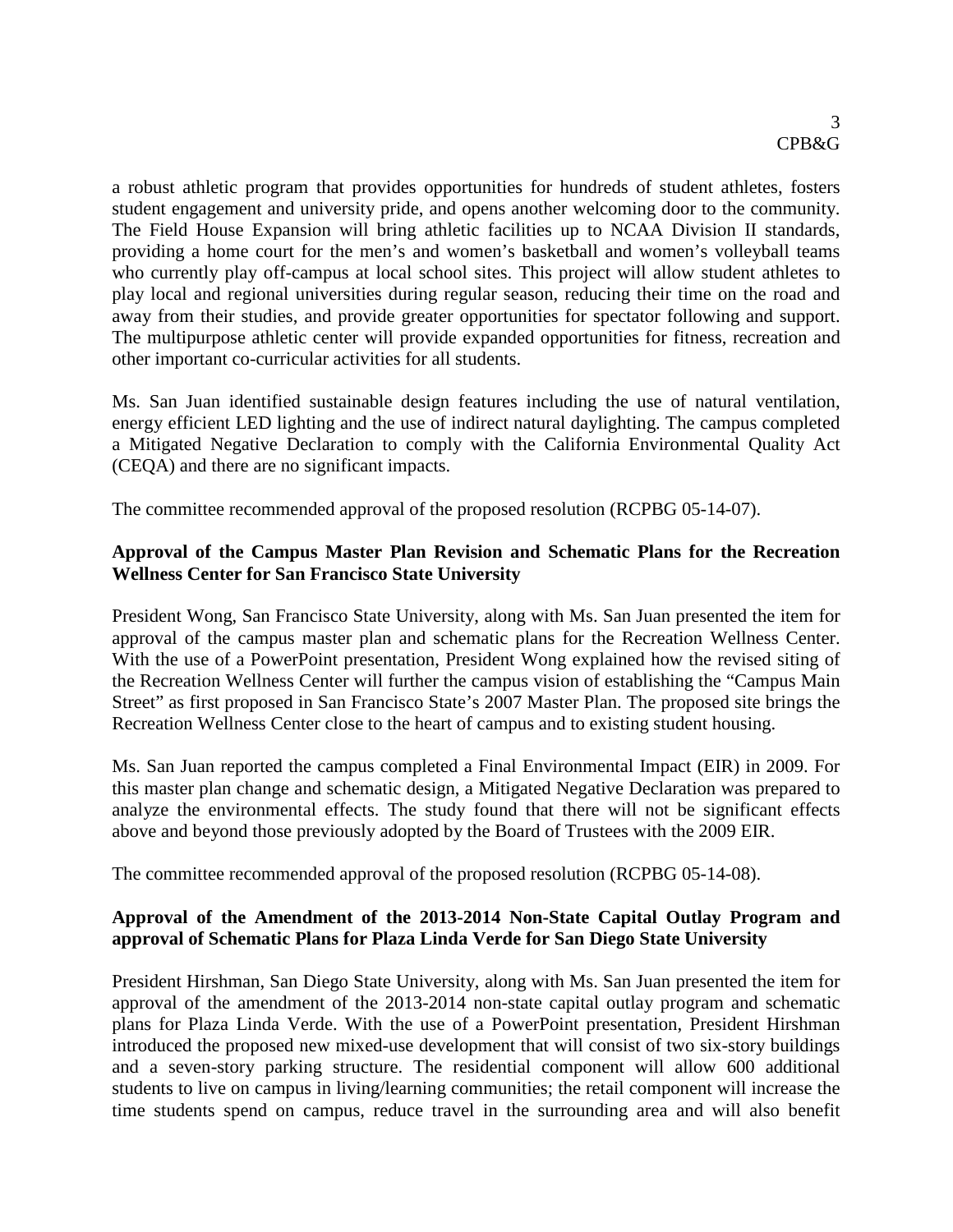faculty, staff and local community. The food market that will be the anchor of the retail development and will be the only such store within walking distance where students and local residents will be able to purchase groceries and fresh produce.

Ms. San Juan reported that in May 2011, the board approved the project level Final Environmental Impact (FEIR) for this project. An addendum to the EIR was prepared for this project as the height of two buildings changed from five stories to six stories and the parking structure changed from four stories to seven stories above ground. It was determined that no new or substantially more severe impacts would occur.

Lt. Governor Newsom asked why the project was not going forward with retail in the parking garage. Ms. San Juan responded that the project's strategy is to evaluate the outcome of the retail space planned for the lower floor of the housing units first. President Hirshman added that this is a more conservative approach in light of the economy.

Lt. Governor Newsom inquired regarding CSU's construction sustainability goal for Leadership in Energy and Environmental Design (LEED) certification. Ms. San Juan responded that the CSU on the whole trends to achieve LEED silver equivalent, although San Diego State achieved LEED platinum with their recent student union, believed to be the first LEED platinum student union in the country.

The committee recommended approval of the proposed resolution (RCPBG 05-14-09).

# **Approval of the Amendment of the 2013-2014 Non-State Capital Outlay Program and Schematic Plans for Campus Village 2 for San José State University**

President Qayoumi, San José State University, along with Ms. San Juan presented the item for approval of the amendment of the 2013-2014 non-state capital outlay program and schematic plans for Campus Village 2. With the use of a PowerPoint presentation, President Qayoumi emphasized the importance of on-campus housing to improve the success of the school's students, and how this project will improve the quality of the campus housing. A secondary effect of the project will be the demolition of two dormitories that are beyond their useful life.

Ms. San Juan noted that part of the project's sustainable features will include dual-plumbing to accommodate future recycled water for non-potable use when a city recycled supply loop can be economically extended to this part of campus. An item to approve the project financing is being presented to the Committee on Finance later this afternoon.

The committee recommended approval of the proposed resolution (RCPBG 05-14-10).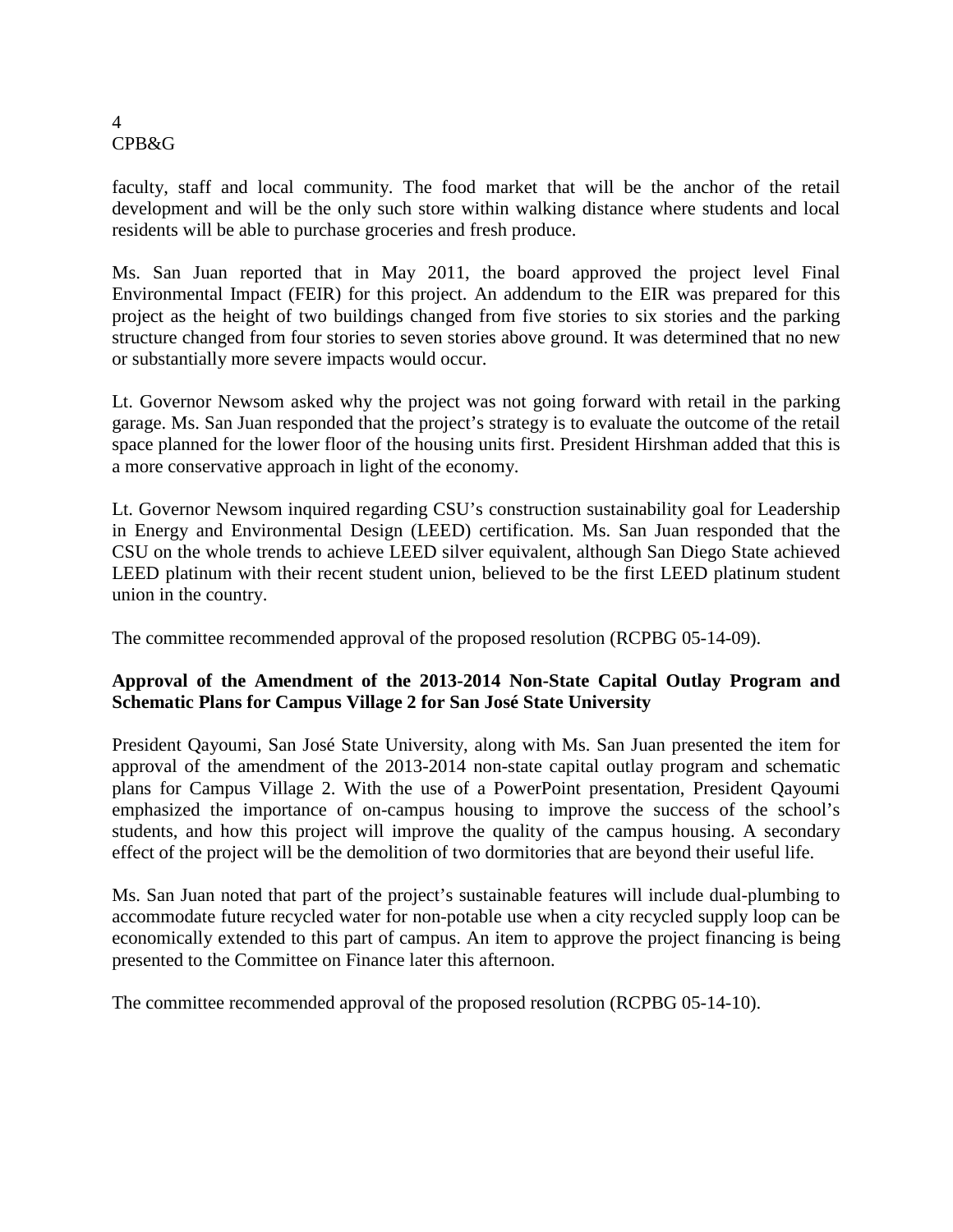## **Certify the Final Environmental Impact Report, Approve the 2014 Master Plan Revision and the Amendment of the 2013-2014 Non-State Capital Outlay Program for Student Housing South for California Polytechnic State University, San Luis Obispo**

Trustee Eisen announced there were 14 speakers wishing to make public comments regarding agenda item eight, Certify the Final Environmental Impact Report, Approve the 2014 master Plan Revision and the Amendment of the 2013-2014 Non-State Capital Outlay Program for Student Housing South for California Polytechnic State University, San Luis Obispo, and proceeded to call them to the public microphones.

Ms. Linda White, San Luis Obispo resident, requested to cede her time to Ms. April Pearson, a California Environmental Quality Act (CEQA) land use attorney. Ms. Pearson spoke on behalf of the residents of the community of San Luis Obispo. The community is asking that the CSU trustees not certify the Environmental Impact Report (EIR) for the Cal Poly San Luis Obispo Student Housing South project as there was an insignificant level of review and analysis of the environmental impacts, in particular, a failure to analyze mitigations and their feasibility. The residents are longtime supporters of the university; many are professors and retired faculty, and in general, these residents are not opposed to housing at the campus. They are asking for the EIR to adequately address other possible locations and to adopt mitigation measures to lessen the impact on the community.

Mr. John Keisler, San Luis Obispo resident, asked 1) why were plans prepared, designed and build documents solicited in October and November 2013 before any public meetings or any public comment was achieved; 2) has anyone on the committee on campus planning, buildings and grounds or the board visited the proposed 13-acre site; 3) has anyone on the committee or board attended the two Cal Poly-sponsored meetings on campus; 4) has anyone on the committee or board members attended (or viewed the video of) the March 25, 2014 public town meeting hosted by the City of San Luis Obispo, where 175 residents attended and over 50 speakers spoke in regards to the project, most of them oppose it due to the location; 5) has anyone viewed the correspondence prepared by the City of San Luis Obispo that was sent to the chancellor and the board; and 6) why does Cal Poly with over 6,000 acres, select a site for their student housing project across the street from neighborhoods and an elementary school?

Ms. Rebecca Keisler, Co-chair of the Monterey Heights Neighborhood Association of San Luis Obispo, referenced the petition submitted to the board signed by 250 local friends and neighbors opposing the proposed location of the Student Housing South project. Ms. Keisler stated that five-story institutional-style buildings, housing over 1,400 students, the square footage of four super Walmarts do not belong across the street from single-story/single-family homes on a residential substandard (Slack) street. Dense student housing complexes belong deeper in the campus, allowing a buffer to city residents. California environmental law requires a project to respect the home and living environment of every Californian.

Mr. Derek Johnson, Director of Community Development, City of San Luis Obispo, stated that the city has submitted letters to Cal Poly on the recirculated EIR and the original EIR and wish to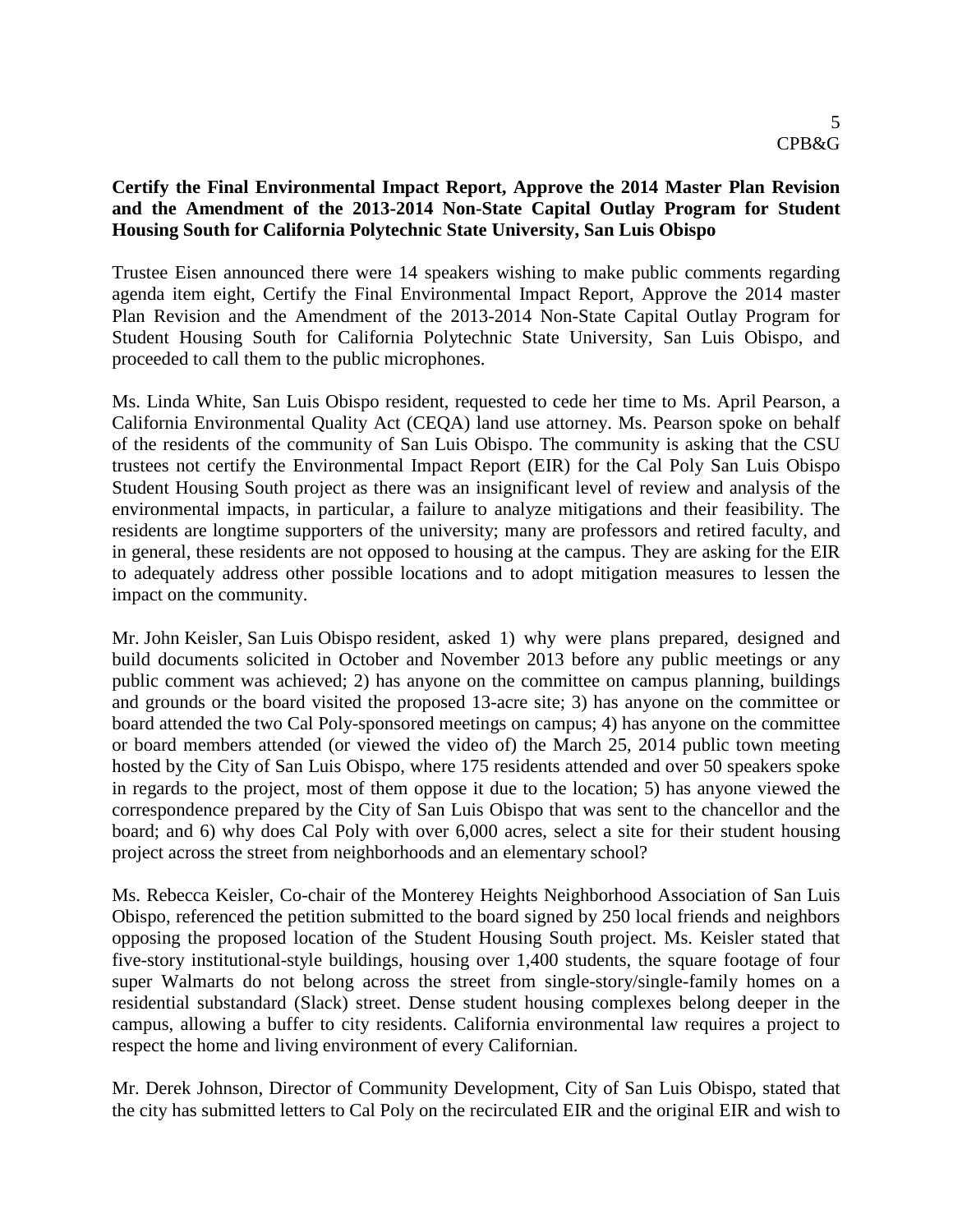acknowledge President Armstrong's role in reaching out to the community and his leadership role in addressing issues with the city. President Armstrong provided two letters that were forwarded to the Board of Trustees both in response to city comments on the draft EIR and a proposed range of future collaborations. Mr. Johnson does not support or oppose the project. The city is requesting that the board fully consider the city's letter and incorporate mitigation measures into the Final EIR.

Ms. Joi Sullivan, Cal Poly San Luis Obispo student and president for Cal Poly's Associated Students Inc. for the 2014-2015 school year, recounted how her experience in her first year at Cal Poly was instrumental to her success due to the proximity of her dorm to the core of campus, encouraging her involvement in campus life. Ms. Sullivan supports the Student Housing South project and submitted a letter from San Luis Obispo County Supervisor (and former faculty member of Cal Poly) Adam Hill in support of the project.

Trustee Emeritus George Gowgani, San Luis Obispo resident, expressed his strong support for approval of the Student Housing South project. Trustee Gowgani, who is a Cal Poly graduate and former faculty member, reinforced the importance of freshman being with their peers further noting that on-campus housing is a factor in increased graduation rates and parent satisfaction.

Ms. Brea Haller, third-year agricultural business major and second generation Cal Poly student from the Imperial Valley, supports the Student Housing South project, emphasizing the importance of a centralized location for freshman housing to students' success. Ms. Haller presented a letter of support from San Luis Obispo County Supervisor Debbie Arnold who represents District 5.

Mr. John W. Evans, member of the Building, Design and Construction Committee with San Luis Obispo County's Economic Vitality Corporation, spoke in support of the Student Housing South project. He also presented a letter from the San Luis Obispo Economic Vitality Corporation supporting the on-campus housing project at Cal Poly San Luis Obispo.

Mr. Brady Hiob, third-year mechanical engineer student, chairman elect of the University Union Advisory Board of the Associated Students, Inc. and chief financial officer of the Associated Students, Inc. for the 2014-2015 school year, expressed his support for the Student Housing South project, emphasizing the importance of its proximity to other first-year student housing and the campus core. Mr. Hiob presented a letter from the San Luis Obispo Chamber of Commerce in support of the Student Housing South project.

Ms. Jackie Caplan Wiggins, Vice Chair, Parent and Family Program Advisory Council and parent of two current Cal Poly San Luis Obispo students, expressed her support for the Student Housing South project. She feels it's very important to have campus housing available for both first and second-year students as a buffer between the transition of dependent living with parents and family and complete independence. The proposed site has close access to both dining and other popular student gathering places, and is thus in the students' best interest for health, wellbeing and safety.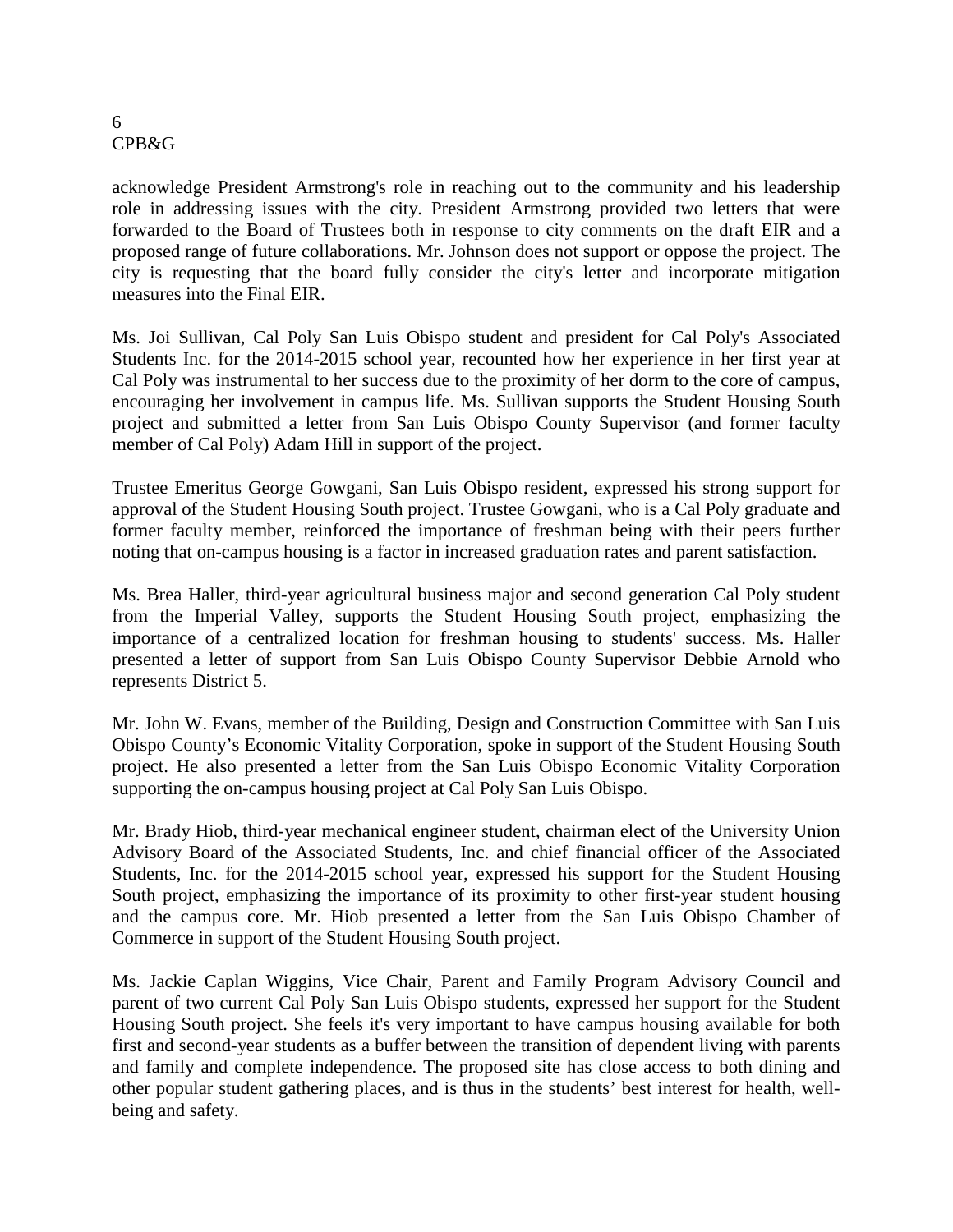Mr. Jake Rogers, third-year agricultural business student and Associated Students, Inc. chief of staff for the 2014-2015 school year, expressed his support for the Student Housing South project and its proposed location. Additionally, Mr. Rogers submitted a letter in support of the project on behalf of Questa College, a longtime partner with Cal Poly San Luis Obispo in supporting the San Luis Obispo community, and their president, Dr. Gilbert Stork.

Dr. Michael Lau, Past Vice President Cal Poly Alumni Association San Luis Obispo Chapter and Incoming Cal Poly Alumni Association Regional Director Central Coast Region, stated his support for the Student Housing South project noting the importance of creating a community in which students can grow and develop.

Mr. Jason Colombini, senior majoring in agricultural business, outgoing Associated Students, Inc. president, is a third-generation Cal Poly student with a total of seven family members having attended Cal Poly, all of whom lived in university housing during either all or part of their college experience. Mr. Colombini expressed his support for the Student Housing South project and submitted a letter on behalf of the Cal Poly Alumni Association in support of the project representing 140,000 Cal Poly alumnae.

Trustee Eisen thanked all the speakers acknowledging both their time and distance traveled in order to address the Board of Trustees and introduced President Armstrong, Cal Poly San Luis Obispo, and Ms. San Juan to present the item. With the use of a PowerPoint presentation, President Armstrong, explained how the Student Housing South project meets the demographic needs of the campus to ensure a successful future for Cal Poly and its students by enhancing 'learn by doing' and promoting an inclusive and holistic living learning polytechnic campus environment. The campus community is essentially residential yet there is only capacity to house approximately 36 percent of the students in university housing. A recent housing demand study completed in 2012 found there is need for an additional 3,000 housing units on campus. The adjacent neighborhoods consist of about 65 percent rentals, housing mainly Cal Poly San Luis Obispo students.

On-campus housing is critical for student success. It's also critical that freshmen are grouped together to improve graduation rates, retention, and on-campus social participation. This project will move more than 1,400 students from the San Luis Obispo neighborhoods back onto the campus and increase the number of students housed on campus from 36 percent to 44 percent. The long-range goal for the university is 66 percent. The project is consistent with the city's approved housing goals which have suggested that the university require freshmen to live on campus.

The campus evaluated more than half a dozen potential sites for the project. Campus representatives met with the neighbors and the city at two public forums and collected public input on the project's EIR. This process confirmed that no other site will provide the required amount of freshman housing while keeping the new housing clustered near existing freshman housing, building upon the existing infrastructure.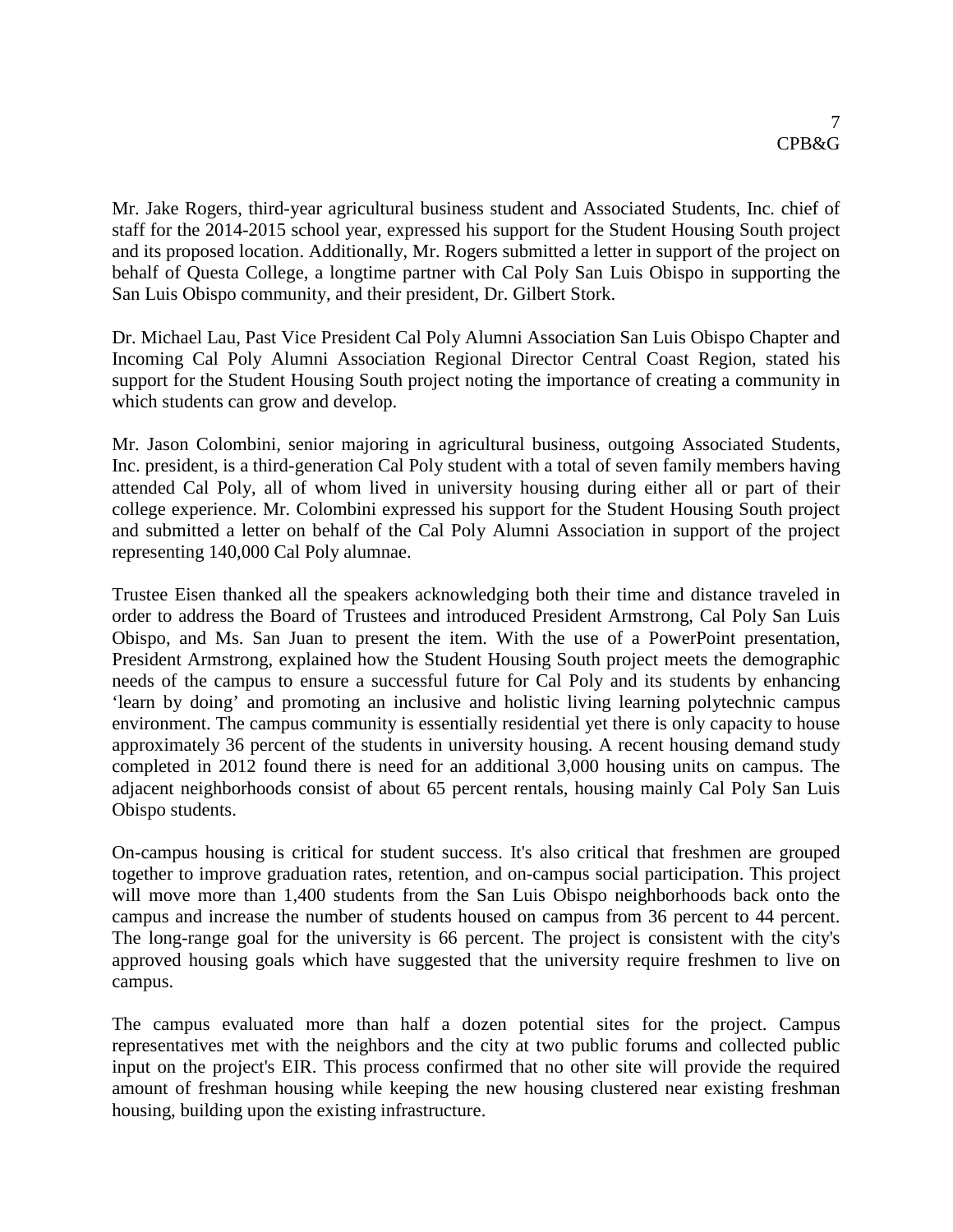In evaluating other sites, it was clear that they would result in a significant increase in project costs. The university is working with both neighbors and the city to address as many of their concerns as possible. For example, the height of the building closest to the local neighborhood has been lowered to three stories. A green barrier is planned to provide a buffer between the campus and the local neighborhood to help prevent students from walking into the neighborhood.

The university is prepared to fund more than \$500,000 in improvements to the local neighborhood in partnership with the city. There are ongoing efforts to enhance programs related to student behavior, establish rules for the Greek Community, and to hire two additional police officers to service this area of campus. Additionally, the university is working with the city to develop a formal agreement that outlines further solutions and steps to demonstrate its commitment to being good neighbors. A future annual public meeting with the city and neighbors to discuss Cal Poly's plans for future enrollment growth and housing is being planned.

Ms. San Juan pointed out that copies of the letters received in the last few days concerning this project are in the trustees' packets. These include letters in opposition and in support of the project as well as a CSU response to those letters. Ms. San Juan continued with a series of slides to highlight the information and analyses included in the EIR. The project level EIR was prepared to evaluate the environmental impacts of the proposed master plan change and has sufficient detail to be used as the CEQA document for the approval of schematic plans.

The campus assessed a number of project site alternatives and evaluated how well each site met the campus' project objectives which include co-locating freshman housing to promote freshman engagement, retention, and academic success. One common thread between the 2001 master plan and this plan is to increase the amount of on-campus student housing. There are three areas of the EIR that are identified as having the potential for significant and unavoidable environmental impacts. The first area is air quality due to the generation of emissions during construction, increased traffic trips and energy use. Dust and emissions during construction will be mitigated similar to any other construction project but cumulative long-term operational air quality impacts would remain significant.

The second area is related to aesthetics and the loss of scenic views. Two mitigation measures are designed to reduce this impact: 1) the elimination of one floor of one residential building along Slack Street results in a 3-story building instead of a 4-story building; and 2) the use of a landscape plan to provide visual screening of the housing development.

The third area is related to increased traffic impacts to surrounding intersections, where under the city traffic thresholds, one additional trip generated is considered a significant impact. Off-site mitigation has been proposed to reduce the adverse impacts to these intersections but the impacts would remain significant and unavoidable.

There are five intersections that are impacted with the addition of the project. The net trips added by the project range from -5 (trips were reduced) during the morning peak period and up to 79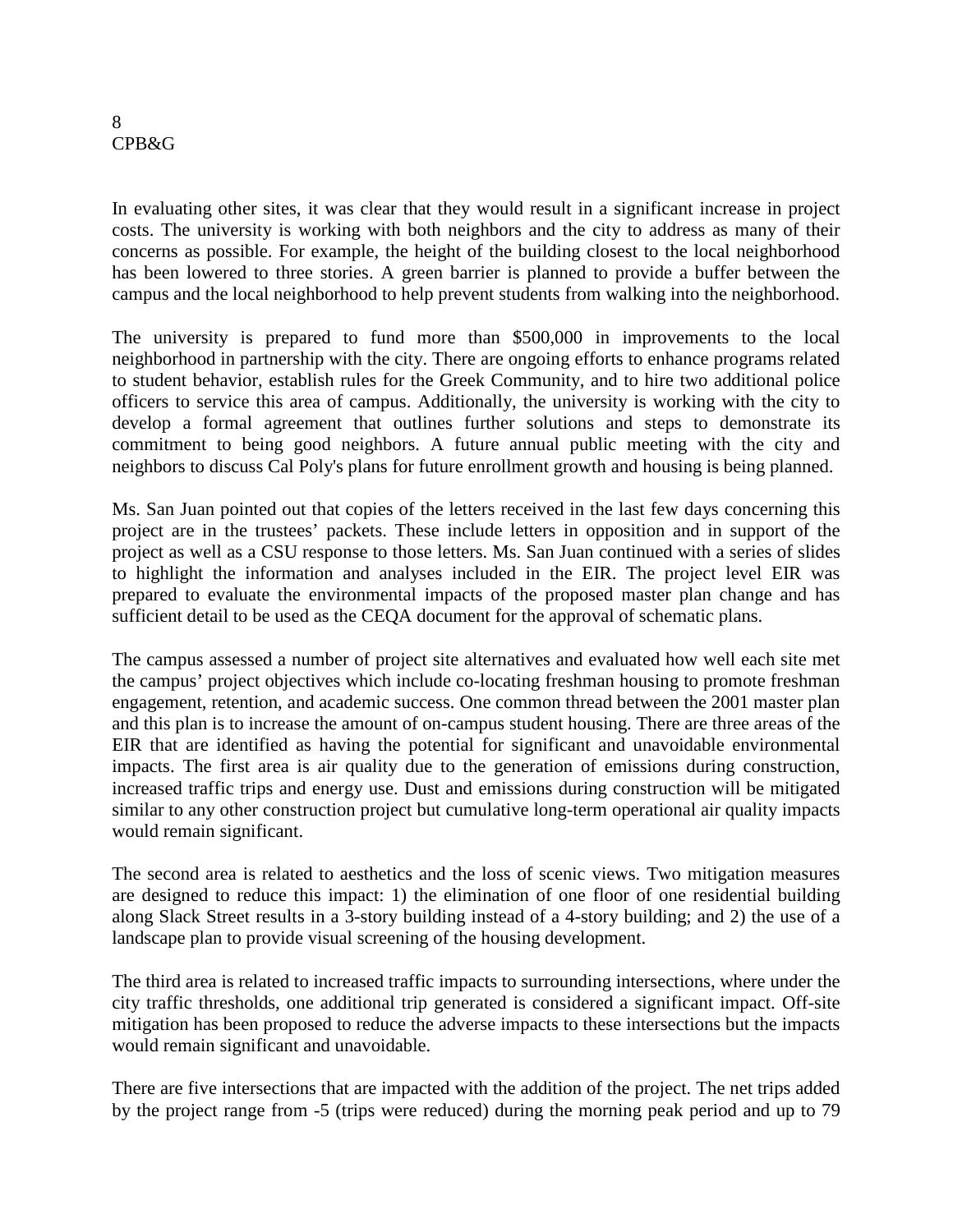trips added during the afternoon peak period. Net trips from the project would be at most 79 in addition to the existing 4,104 peak-hour trips at the most heavily impacted intersection at Foothill Boulevard and Santa Rosa. The traffic impact from the project (across the five intersections) ranges from 1.9 percent of existing trips to 2.6 percent.

Four of the five intersections are already at a "poor" Level of Service. At three of the intersections, the city has identified improvements that include intersection widening, signalization or installation of a roundabout and a two-way left-turn lane. The campus calculated the number of trips that would be added and calculated its fair share for mitigation of off-site impacts at \$534,000. The item's resolution includes the request to seek funding for the CSU's fair share amount from the legislature consistent with the *City of Marina* decision. Improvements to the two other intersections have not yet been identified by the city.

Ms. San Juan reported on the alternatives that were considered by the campus for the project, as described in the item. They were found inadequate in that they would not meet the programmatic requirement to co-locate freshman housing. In addition, the alternative sites would incur a cost premium to develop due in part to: topography (hillside), the need to construct a local dining commons, replacement of a bridge, and the higher cost per square foot in anticipation of an additional story for the building to compensate for the reduced number of acres than available in the proposed site.

The EIR identifies significant impacts, mitigation measures and analyzes project alternatives. The Findings of Fact and Statement of Overriding Considerations identify benefits and merits of the project that outweighs the significant unavoidable impacts in support of additional student housing at Cal Poly San Luis Obispo. Approval of this master plan revision would allow the campus to proceed with schematic design and return to the board for financing and schematic approval at a later date.

Trustee Garcia requested confirmation that the \$500,000 for mitigation President Armstrong referenced is the same as the \$534,000 that Ms. San Juan gave in her report. President Armstrong confirmed they were the same. Trustee Garcia noted that as the \$534,000 may not be received from the state, are there other funds available to address the mitigation that has been identified?

President Armstrong confirmed that there are funds available to address the CSU's fair share of the mitigation cost. Implementation of mitigation measures will depend on the city's readiness to collaborate.

Trustee Norton asked President Armstrong how does the university respond when notified that a group of students are engaged in some form of disruptive behavior, and if the group is offcampus, is there a different response.

President Armstrong responded that under the leadership of Keith Humphrey, Vice President for Student Affairs, the campus has added a staff position whose responsibility is off-campus student life, providing resources to the tenet that the university does hold students accountable for their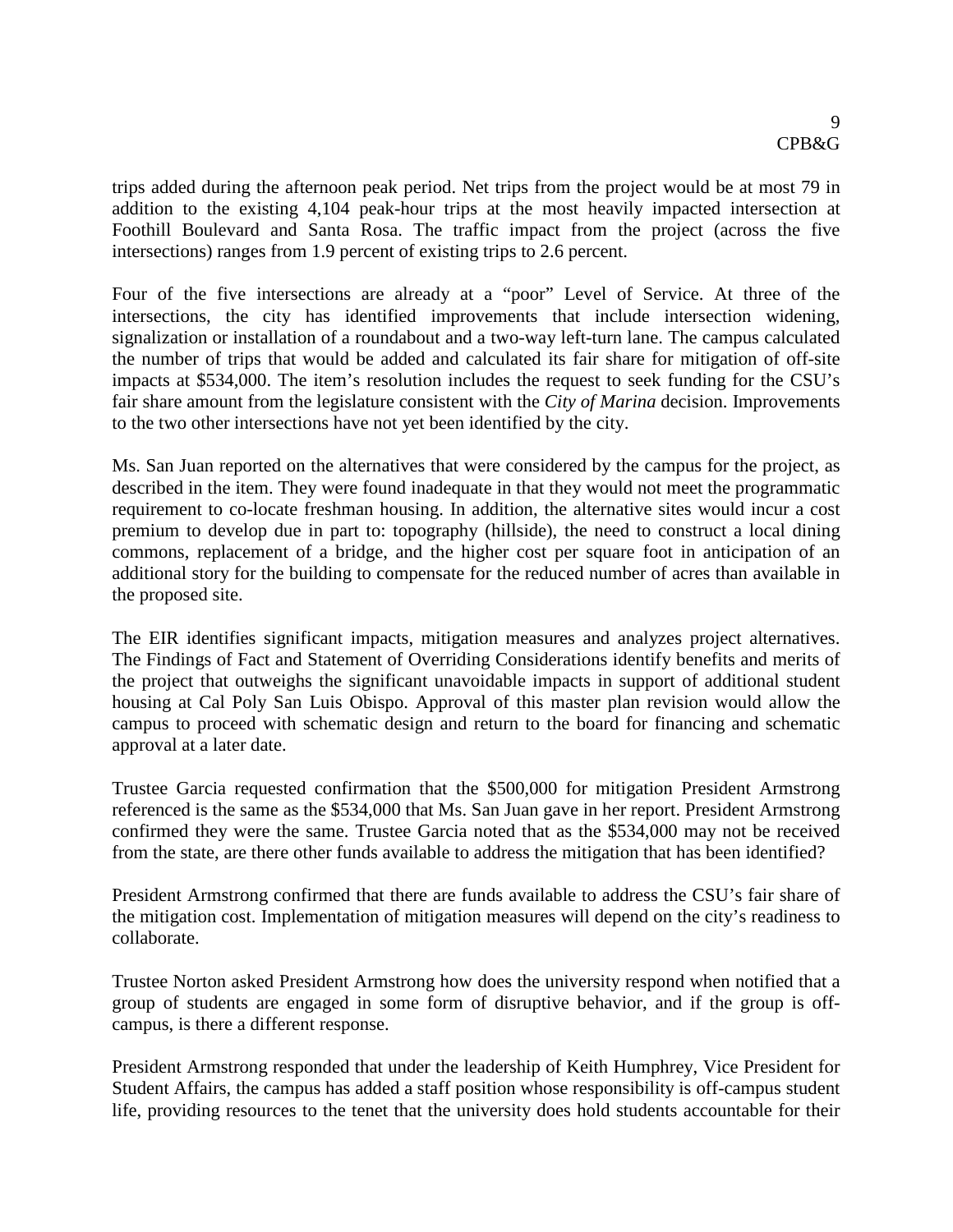behavior off-campus. This work includes communication with the Greek Community administering rules for registering parties.

Vice President for Student Affairs Humphrey, Cal Poly San Luis Obispo, concurred with President Armstrong's assessment.

Trustee Eisen asked President Armstrong if he thought these behavior issues with students are easier to resolve on-campus versus if students are scattered off-campus.

President Armstrong responded affirmatively. The project will increase on-campus housing to about 44 percent from the current 36 percent of student enrollment. Freshmen will move into better housing, and close to 1,400 sophomores will move out of the neighborhoods into oncampus housing. The university wants to reduce the number of student rentals in the city.

Trustee Vargas stated his support for the project based on three factors: 1) the need for additional on-campus student housing at Cal Poly San Luis Obispo based on the data provided; 2) the improved academic achievement as a result of the support received via living on-campus; and 3) safety. When students live on-campus, there is the opportunity to engage more effectively and access resources to assist with any issues. Residential advisors provide support across multiple areas: educational programming, social interactions, and community building—all elements found to enrich a student's experience which correlate with academic success.

President Armstrong added that Trustee Vargas's comment reminded him that the project will also help the university towards its goal to enhance diversity on the campus. The on-campus community will positively influence the university's ability to enhance the cultural livelihood of students into the future.

Chancellor White commented on what has changed in higher education between the master plans of 2001 and 2014, and perhaps most notably, what students need to succeed in the university environment. Developing best practices to address the issues of academic support and the living/learning environment for first-year and second-year students is a top priority in educational policy. This project has the potential to allow for more detailed planning in this area. Chancellor While also stated that the recruitment and retention of more first generation students (to attend college) and more students from a lower economic stratum of California are in the best interests of the CSU. Those students in particular need more living/learning support that this project would afford.

Lt. Governor Newsom concurred with the chancellor's remarks and expressed his strong support for the project, but did note there were a number of concerns shared by public speakers from the San Luis Obispo community. In consideration of those concerns, he asked if the public could be given 30 seconds to respond to the opposition to the EIR and impacts which appear to have been addressed by the university.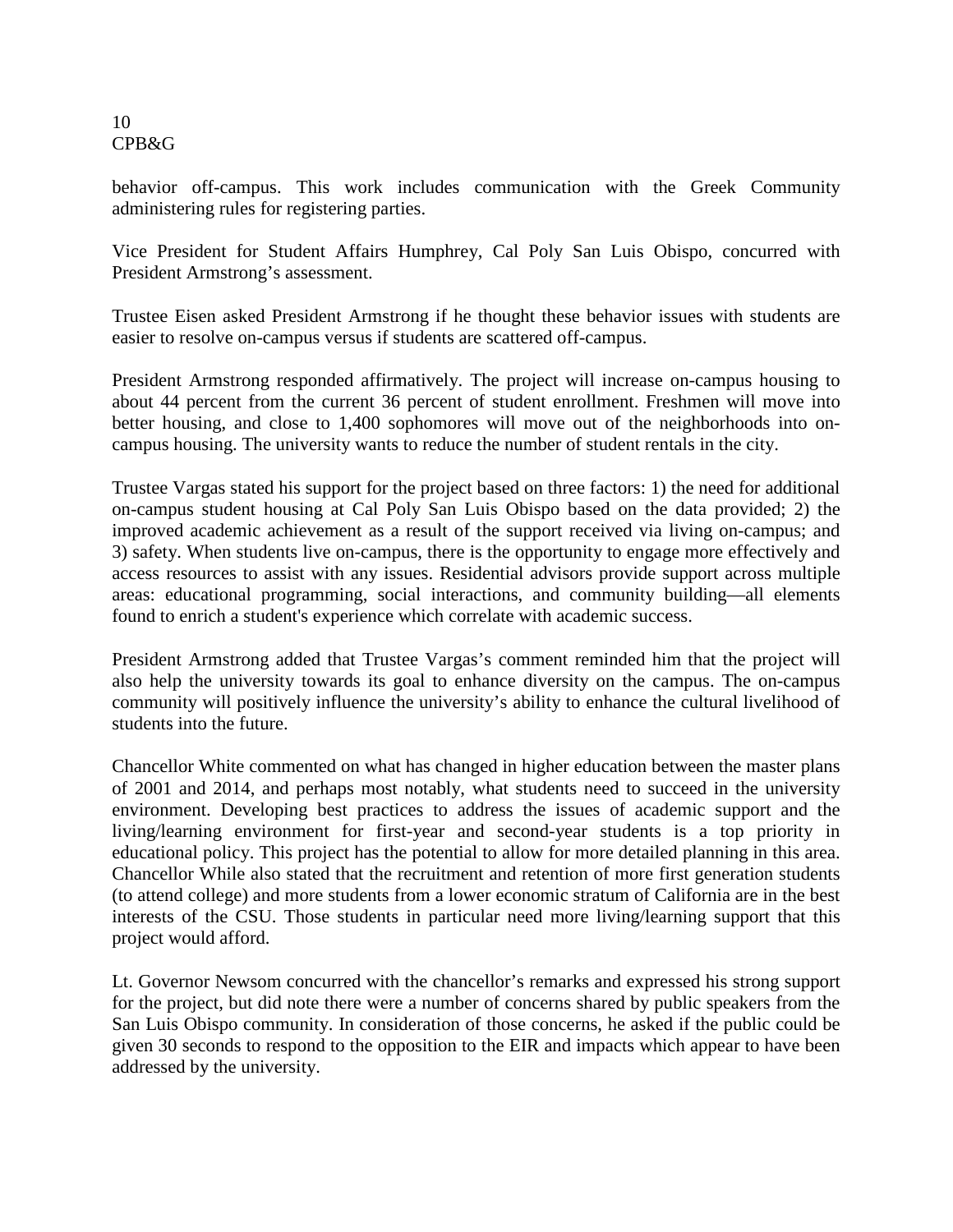Mr. Derek Johnson, Director of Community Development, City of San Luis Obispo, addressed Lt. Governor Newsom's question stating that in the totality of the letter submitted by the city to the Board of Trustees on Friday, May 16, 2014, it is believed that at least with regards to traffic, the technical analysis prepared on the project severely understates the impacts and to that extent, while it is appreciated that the university has pledged to provide for off-campus mitigations, the methodology itself lends to understating those impacts and to that extent that is why the city has submitted some information into the record that challenges the technical approach to calculating the impacts.

Trustee Day thanked Ms. San Juan and President Armstrong for their detailed presentation of the item. He confirmed with Ms. San Juan that the alternative '*H-12 and H-16*' is not being considered as it does not meet all the programmatic objectives, and that it is not just a cost factor. Ms. San Juan concurred. Trustee Day expressed his support of the project, and stated, similarly to Trustee Garcia, if the legislature doesn't approve the funding for the fair share mitigation costs, he hoped the CSU would find other means to mitigate those impacts.

Lt. Governor Newsom expressed his confidence that under President Armstrong's stewardship of the university, the campus would continue to do the requisite public outreach and address the noted concerns and mitigations as they relate to traffic.

President Armstrong agreed and pledged as such to the Board of Trustees, campus neighbors and to the city to be good neighbors and work together toward common long-term goals.

The committee recommended approval of the proposed resolution (RCPBG 05-14-11).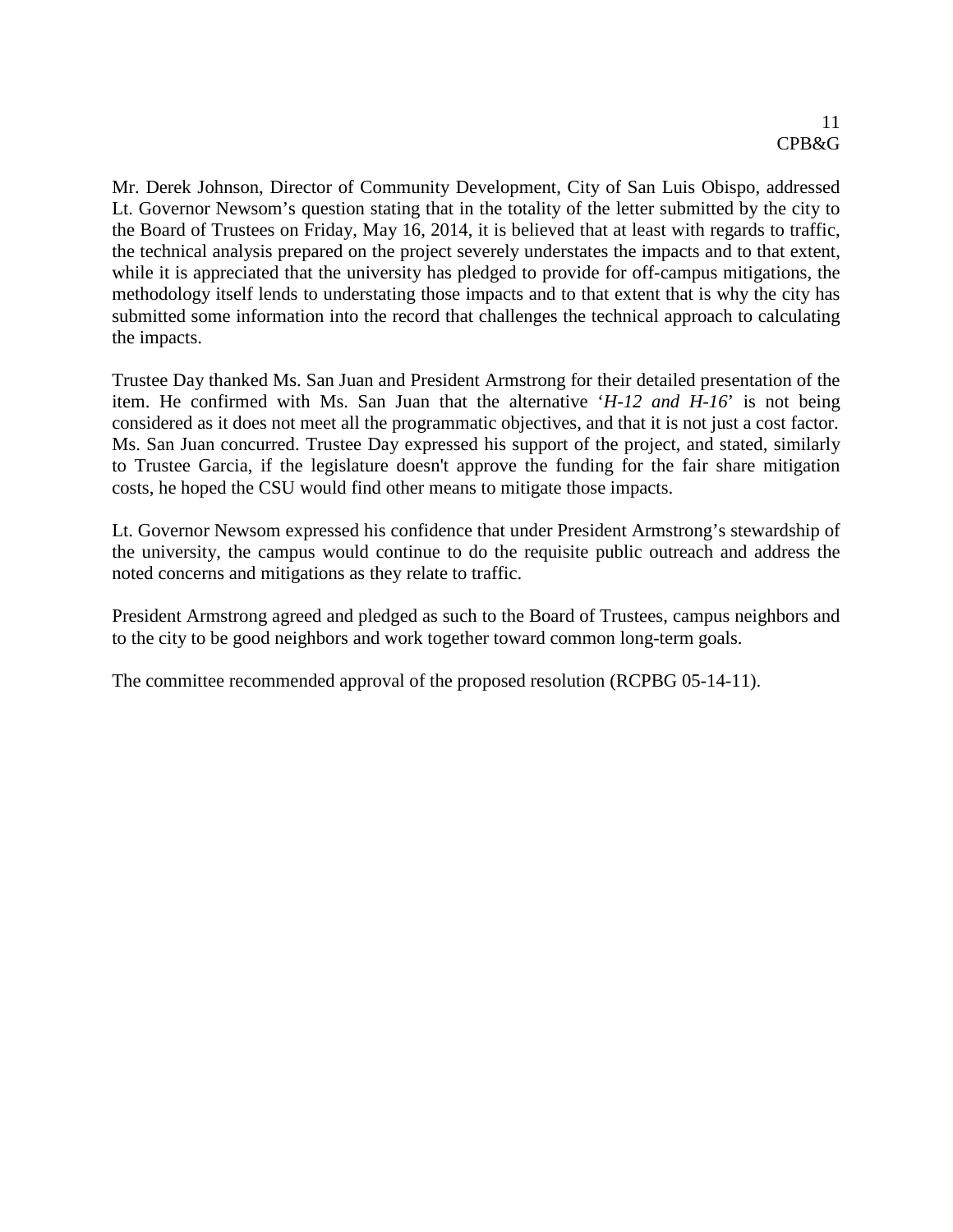**Action Item** Agenda Item 1 July 22, 2014 Page 1 of 2

#### **COMMITTEE ON CAMPUS PLANNING, BUILDINGS AND GROUNDS**

**Amend the 2014-2015 Non-State Funded Capital Outlay Program for Projects at California State University, East Bay and California State University, Sacramento**

#### **Presentation By**

Elvyra F. San Juan Assistant Vice Chancellor Capital Planning, Design and Construction

#### **Summary**

The California State University Board of Trustees approved the 2014-2015 non-state funded capital outlay program at its November 2013 meeting. However, as non-state funded projects can require a fairly long lead time to secure third party funding agreements or approval of viable financing plans, it is not always possible for campuses to complete the necessary requirements in time to include them in the capital outlay program. This item allows the board to consider the scope and budget of projects not included in the previously approved non-state funded capital outlay program.

## **1. California State University, East Bay Cellular Antennas Relocation PWC[1](#page-12-0) \$1,500,000**

California State University, East Bay wishes to proceed with improvements to rooftop space on the Valley Business and Technology Center  $(\#21^2)$  $(\#21^2)$  $(\#21^2)$  to enable the relocation of antennas and installation of an equipment screen wall and supporting equipment for four cellular carriers. The campus will sublease approximately 1,092 gross square feet (GSF) to the carriers for the development of the cellular array and supporting infrastructure atop the four-story structure. The proposed improvements will create a screened enclosure to house antennas for AT&T, Sprint, T-Mobile and Verizon wireless services. The antennas will be securely attached to a metal wall that will effectively screen the appearance of the cellular installations from ground level views.

The terms of the subleases are for five years with a provision for two additional five-year extensions. Cellular antennas were previously located on the campus at the roof level of Warren Hall. With the demolition of the building in 2013, the wireless carriers were forced to relocate their facilities to a temporary cell tower site north of the Science Building (#1). The new location

<span id="page-12-0"></span><sup>&</sup>lt;sup>1</sup> Project phases: P – Preliminary Plans, W – Working Drawings, C – Construction, E – Equipment <sup>2</sup> Building numbers correspond to the Space and Facilities Data Base and campus master plan maps.

<span id="page-12-1"></span>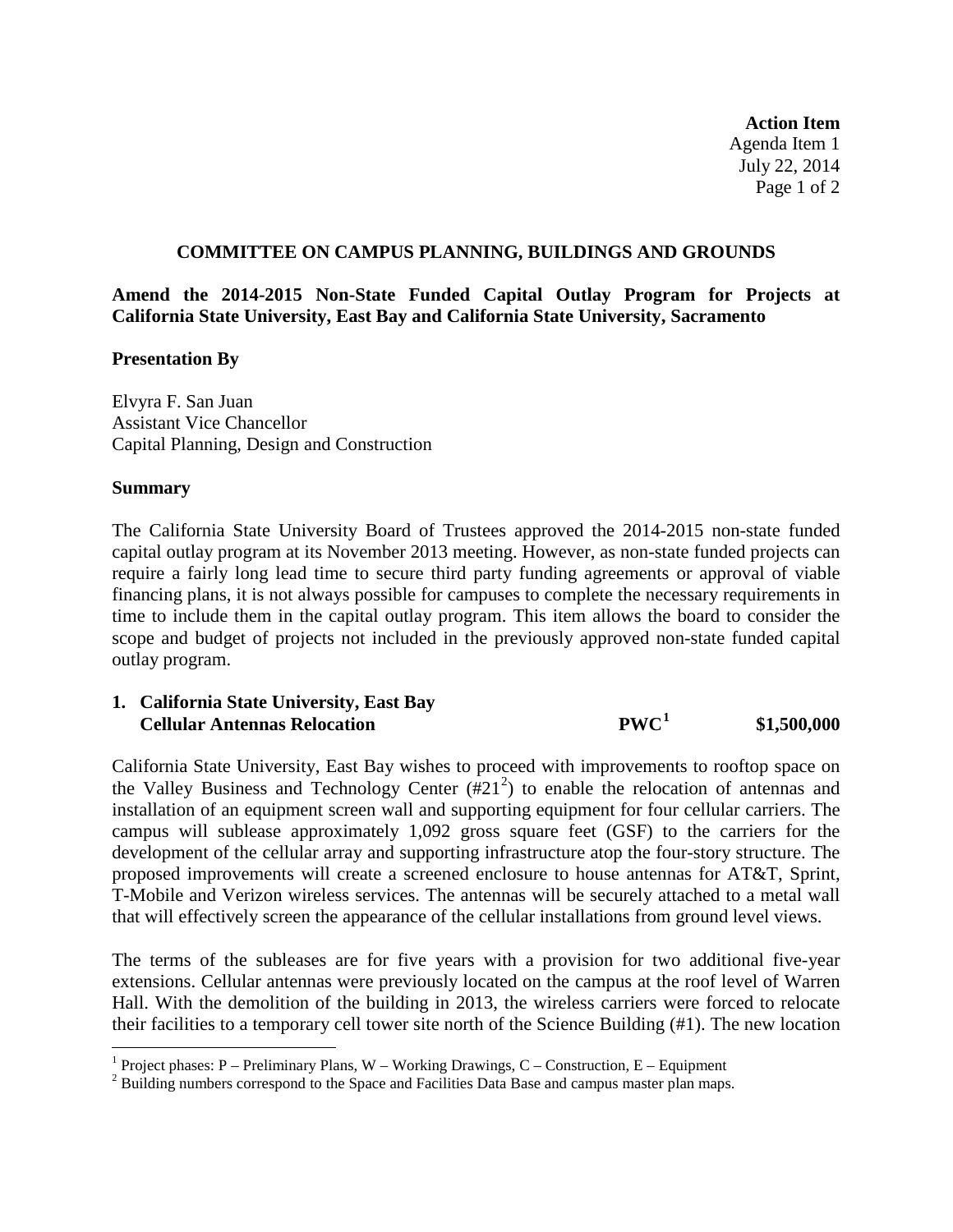CPB&G Agenda Item 1 July 22, 2014 Page 2 of 2

will minimize visual impacts and provide improved cellular coverage for the campus and surrounding neighborhoods.

The project will be funded by the cellular carriers.

## **2. California State University, Sacramento Student Housing, Phase II PWCE \$49,814,000**

California State University, Sacramento wishes to proceed with the design and construction of a new 350-bed housing project (#21) in the northeast quadrant of the campus close to other existing and planned student housing. A market demand study conducted in 2011 demonstrated a need for an additional 1,557 beds built in multiple phases. The 123,600 GSF complex will be designed with a combination of single- and double-occupancy rooms with shared bathrooms and living areas.

The project will be partially funded by an \$11.3 million contribution from housing reserves with the remainder of the project costs financed from the California State University Systemwide Revenue Bond program. The bonds will be repaid from housing revenues.

#### **Recommendation**

The following resolution is presented for approval:

**RESOLVED,** By the Board of Trustees of the California State University, that the 2014-2015 non-state funded capital outlay program is amended to include: 1) \$1,500,000 for preliminary plans, working drawings, and construction for California State University, East Bay Cellular Antennas; and 2) \$49,814,000 for preliminary plans, working drawings, construction and equipment for California State University, Sacramento Student Housing, Phase II.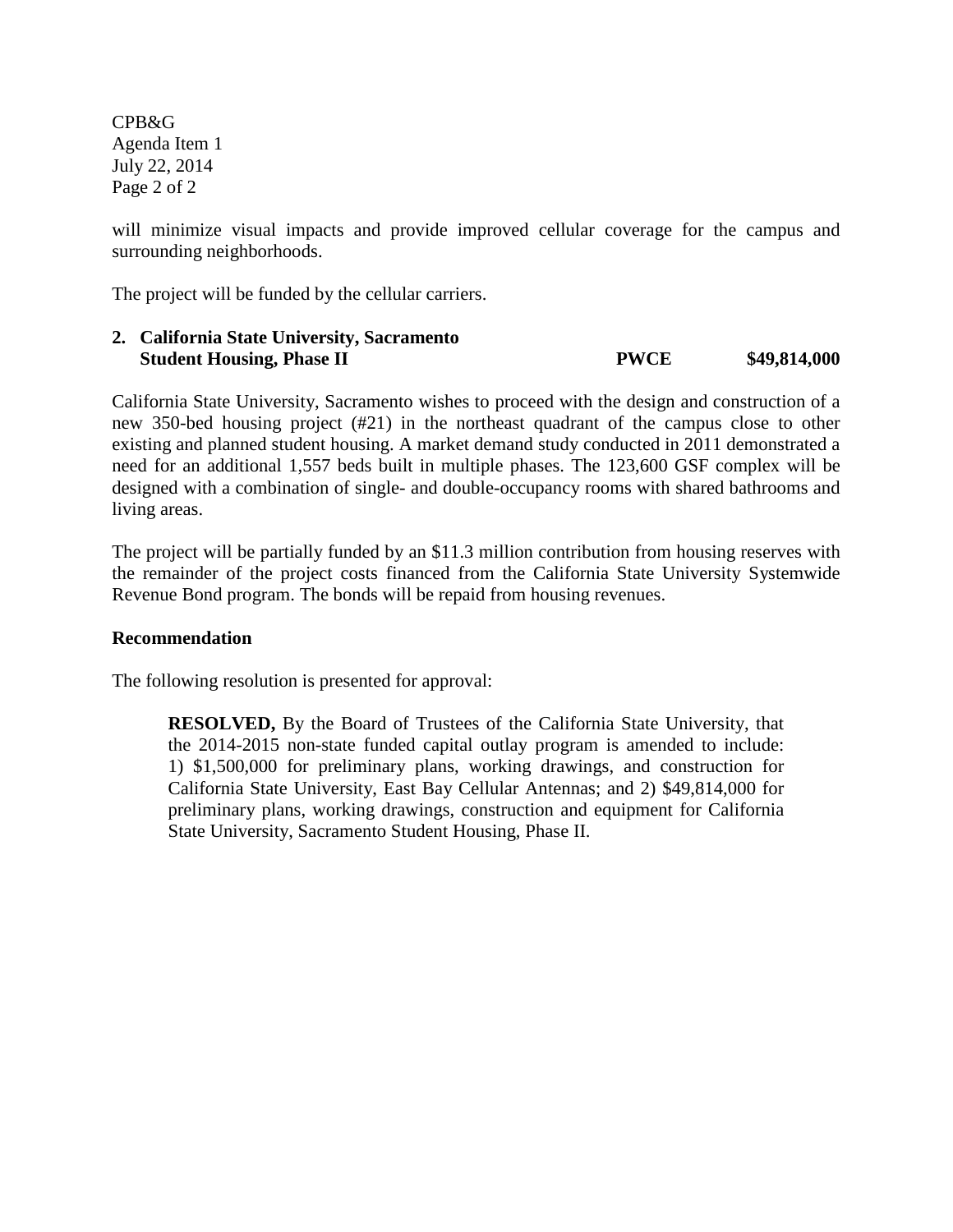**Action Item** Agenda Item 2 July 22, 2014 Page 1 of 3

## **COMMITTEE ON CAMPUS PLANNING, BUILDINGS AND GROUNDS**

#### **Approval of Schematic Plans for California State University San Marcos**

## **Presentation By**

Elvyra F. San Juan Assistant Vice Chancellor Capital Planning, Design and Construction

## **Summary**

Schematic plans for the following project will be presented for approval:

## **California State University San Marcos—Mangrum Track Field Lighting and Cell Tower** *Project Engineer: Booth & Suarez*

### **Background and Scope**

California State University San Marcos proposes to proceed with the installation of four lights for the existing Mangrum Track Field  $(\#60^1)$  $(\#60^1)$  $(\#60^1)$ . A cell tower will be installed on top of one of the new light poles. A 600 gross square foot (GSF) utility building will be constructed to house telecommunications equipment and a back-up generator. The campus' 12 kilovolt (kV) electrical system will be extended to the center of the athletic fields for distribution of power to the new lights and to serve planned athletic fields in the future.

The project entails the installation of one 119-foot-tall stadium light standard with telecommunications equipment and three 90-foot-tall stadium light standards. The 119-foot-tall standard will be located on the southwest side of Mangrum Track with telecommunications equipment mounted above the stadium light fixture. Two of the three proposed 90-foot-tall stadium light standards will be installed on the east side of the track, and the third will be installed on the northwest side of the track. Stadium light fixtures will be mounted at the top of the standards.

The project will construct a concrete block equipment shelter and adjoining generator enclosure west of the track between the track and McMahan House (#50). The equipment shelter (maximum height of 13.5 feet) will house mobility system racks, equipment cabinets, condenser units, and other equipment associated with the proposed cell tower. Three global positioning system (GPS) antennas will be mounted to the roof of the shelter, inside the parapet.

<span id="page-14-1"></span><span id="page-14-0"></span><sup>&</sup>lt;sup>1</sup> Building numbers correspond to the Space and Facilities Data Base and campus master plan maps.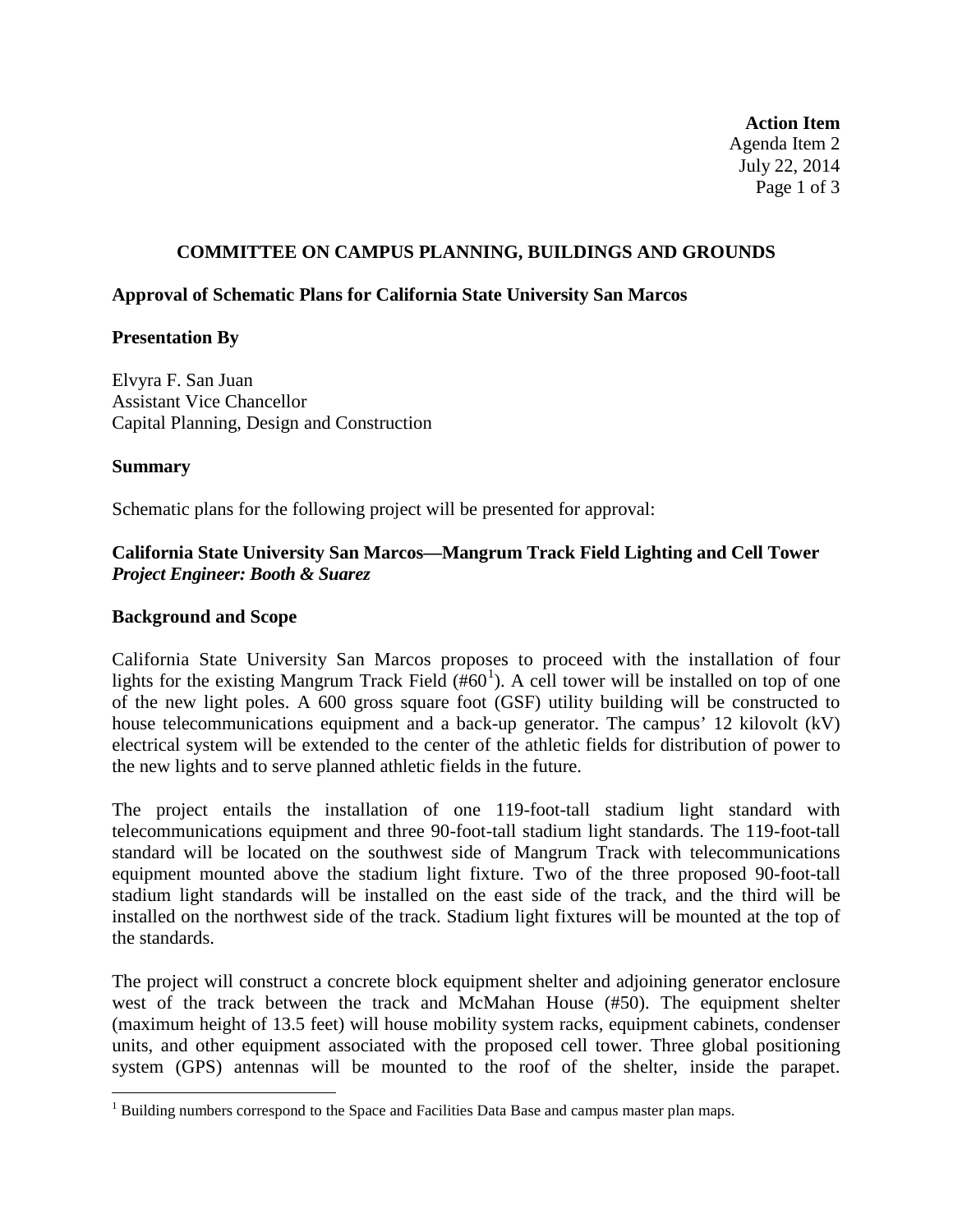CPB&G Agenda Item 2 July 22, 2014 Page 2 of 3

A 50-kilowatt (kW), 210-gallon diesel tank generator will be located inside the generator enclosure to provide a back-up energy source.

Other associated electrical equipment, including a transformer and switchgear, will be housed just west of the equipment shelter. Existing landscaping removed by construction of the proposed project will be replaced.

Sustainable features include light fixtures with state-of-the-art glare protection to reduce the amount of light spilling off campus. The proposed fixtures would utilize a technology that provides, on average, a greater than 50 percent reduction in light spill and uses 40 percent less energy as compared to typical field lighting.

## **Timing (Estimated)**

| <b>Preliminary Plans Completed</b>                                          | October 2014  |
|-----------------------------------------------------------------------------|---------------|
| <b>Working Drawings Completed</b>                                           | November 2014 |
| <b>Construction Start</b>                                                   | December 2014 |
| Occupancy                                                                   | March 2015    |
| Cost Estimate – California Construction Cost Index (CCCI) 6077 <sup>2</sup> |               |
| <b>Installation Cost</b>                                                    | \$801,000     |
| Fees, Contingency, Services                                                 | 240,000       |
|                                                                             |               |

Total Project Cost  $$1,041,000$ 

#### **Cost Comparison**

The cost information is based on estimates provided by AT&T and the project engineer.

#### **Funding Data**

The project will be entirely funded by AT&T, including all utilities and maintenance, in exchange for siting of the cell tower. The university will retain ownership of the electrical service and lighting.

## **California Environmental Quality Act (CEQA) Action**

<sup>&</sup>lt;sup>2</sup> The July 2013 *Engineering News-Record* California Construction Cost Index (CCCI). The CCCI is the average Building Cost Index for Los Angeles and San Francisco and is updated monthly.